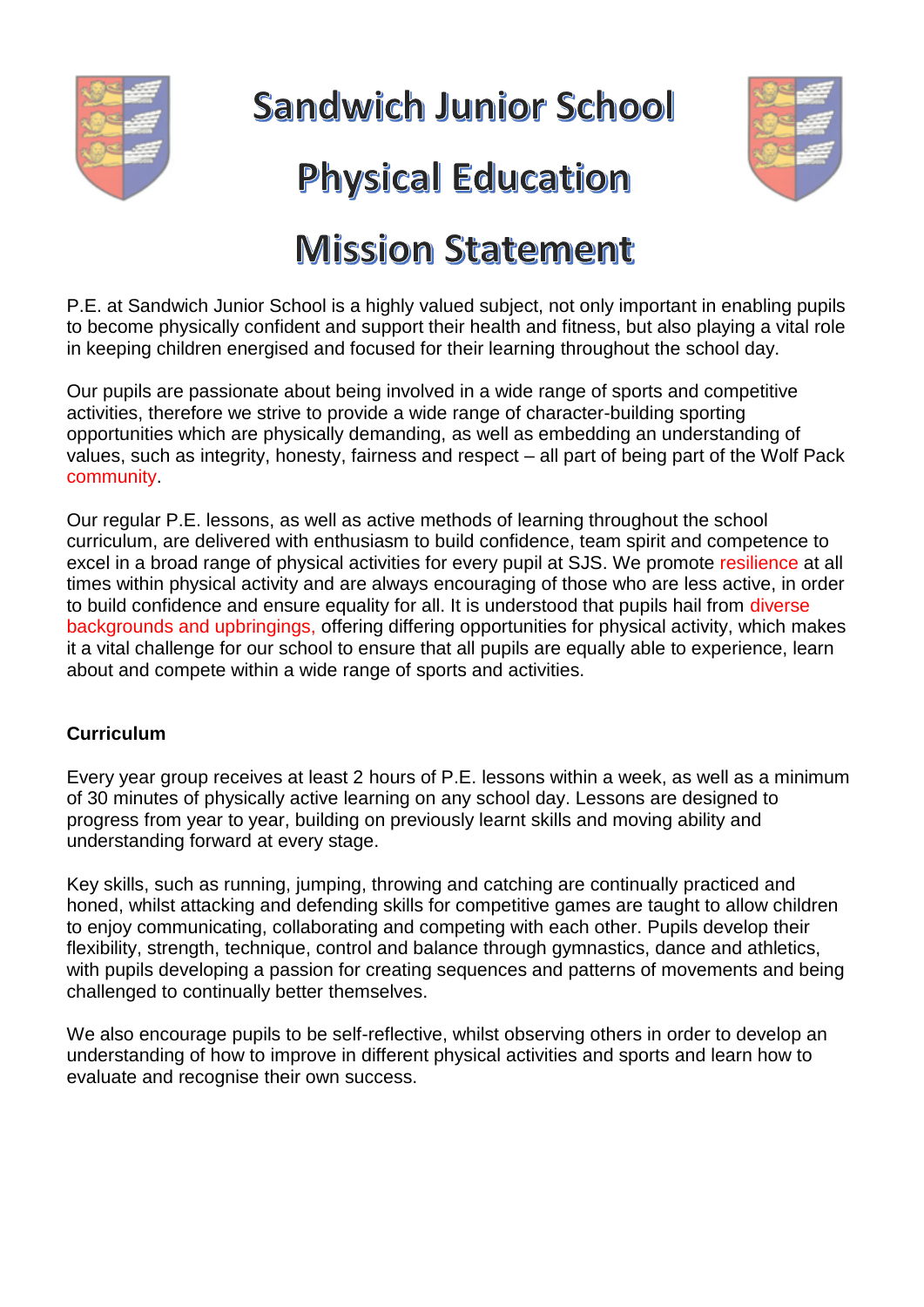### **Everyday Physical Activity**

We are devoted to keeping our pupils on the go – it is so important for keeping the bodies and the minds active. Therefore, we have regular physical activities within our learning, or between learning sessions.

All classes use online '5-a-day' routines to enliven and focus the children – this requires children to focus upon and learn dance sequences in 5 minute bursts, as well as keeping them moving.

Pupils are given regular 'brain breaks' throughout the day, in which they play an active game or run laps of the playground or field to get the blood pumping to all parts of their bodies – especially their brain.

Teachers are dedicated to encouraging pupils to move around the classroom as part of their lessons, collecting information from different sources, interacting with other children and expressing themselves in a variety of physical forms to achieve success in their learning.

### **Trying Something New**

Pupils at Sandwich Junior School are extremely lucky to have the opportunity to experience a wide range of sporting activities, which they may not have already had a chance to try. Over the last few years, the school has been visited by professional operators, delivering on-site climbing walls, caving tunnels, Quidditch (inspired by Harry Potter), trampoline fitness, yoga, circus skills, fencing, as well as dance lessons provided by West End performers. We have also been lucky enough on many occasions to be able to take the entire school to an iceskating rink, where pupils loved helping each other to learn to skate together.

### **Yoga**

Pupils at SJS benefit from regular professionally delivered yoga workshops by a specialist instructor, allowing the children to learn about this wonderful method of fitness and relaxation. In these sessions, children have access to a yoga mat and thrive in taking part in a wide range of positions, from 'downward dog' to 'tree pose' and many more, which help them to stretch and relax muscles, find inner peace and focus their minds.

### **Sports Days**

The annual Sports Days at SJS are fantastic opportunities for children to compete against each other across a wide range of athletic events, gaining points for their houses and giving pupils a chance to cheer for their peers and show positive support for each other. Over the course of two mornings, pupils take part in 'Potted Sports' and 'Field Events'. Potted Sports are team-based challenges, which encourage solidarity and cooperation between members, whilst the Field Events are individual races and throwing competitions, which call upon the children's physical skills and determination to succeed, as well as their sense of fun and enjoyment. At the end of the day, it is not just about winning events, but about enjoying taking part in sport and being proud of their achievements, no matter the outcome.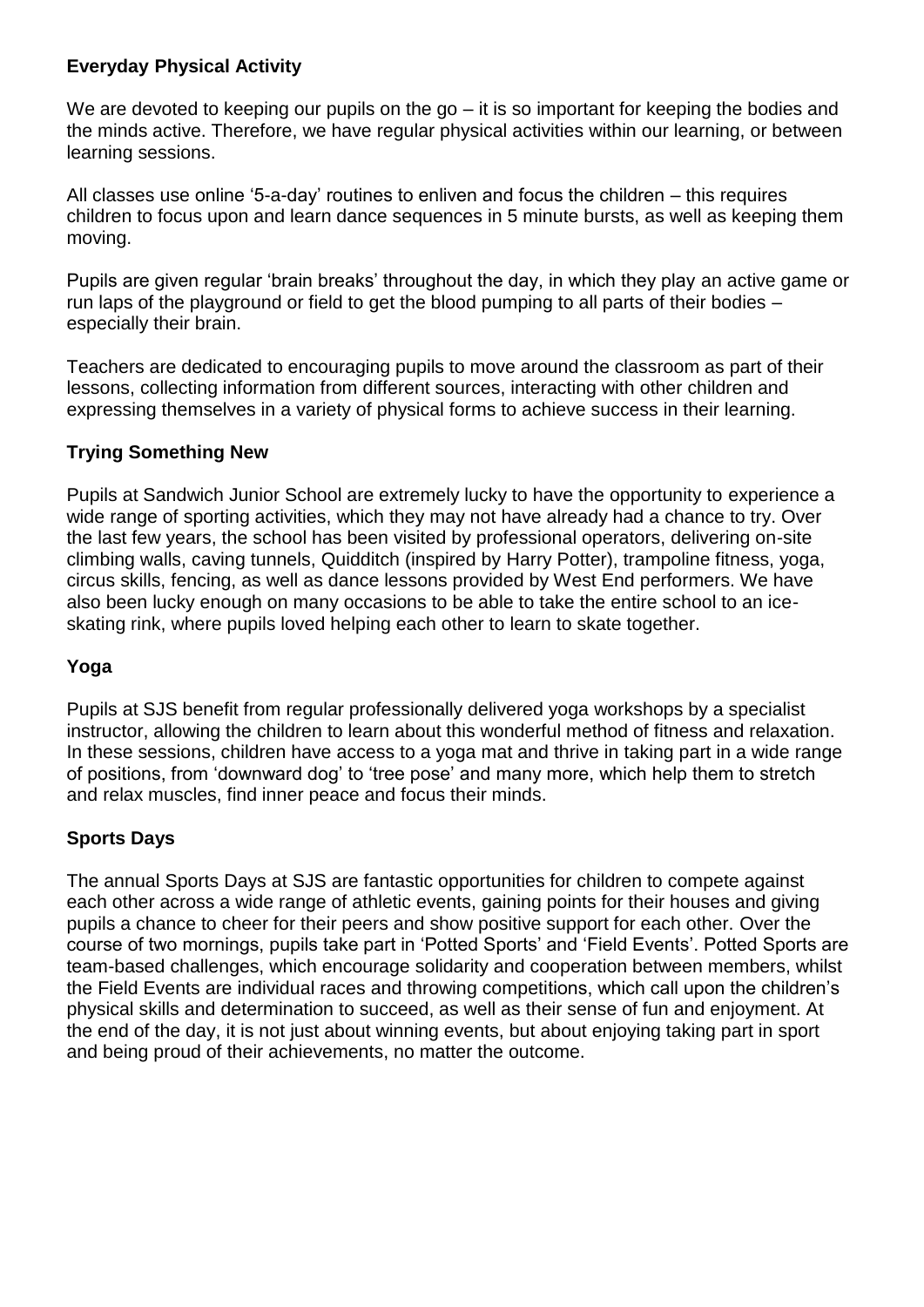#### **Competitive Events**

At Sandwich Junior School, we adore the opportunity to allow pupils to compete in events along with other schools in their local community, enabling children to play against and alongside new faces. We are lucky to be able to work with Dover School Games, who provide many sporting events, as well as having ties with Ash Rugby Club and many other schools in the nearby area who operate workshops and competitions. Children regularly involve themselves in competitions in football, rugby, basketball, athletics, hockey, tennis and much more, enjoying great success, but more importantly having a lot of fun! Our children are always eager to take part in these challenges and relish the opportunity to represent their school – always proving themselves to have wonderful sporting attitudes and giving their all to make their friends, teachers and parents proud of them.

### **Grounds and Equipment**

Here at SJS, we are extremely lucky to have a vast field area for children to be as physically active as possible, with a cricket strip and sets of goal-posts, as well as seasonally marked out running tracks and rounders pitches to enable pupils to play a wide range of competitive sports. Our two large playgrounds are also equipped with markings for basketball, netball, football and tennis, with basketball and netball hoops. There are also markings for outside and active learning in other subjects as well. We have a well-stocked play-shed, with equipment for children to enjoy active playtimes, with balls, tennis rackets, hula-hoops and much more. Our stock of P.E. equipment is well-resourced, with all equipment necessary for teaching a full range of competitive and individual sports.

### **Play Leaders**

Sandwich Junior School pupils adore staying active and make the most of their play time and our enthusiastic Play Leaders strive to promote this value, taking on the responsibility of running energetic outdoor activities during their lunch times. Their role is to encourage all pupils into spending their free time productively in fun and active games, building up confidence and belief in themselves.

The responsibility of Play Leader helps to develop a sense of responsibility in our volunteers, as well as representing a wonderful example of how to contribute to the Wolf Pack community. Pupils who take on this role learn an ability to guide and support others, as well as building up communication skills and an understanding of how to work with their peers to coordinate and organise their activities.